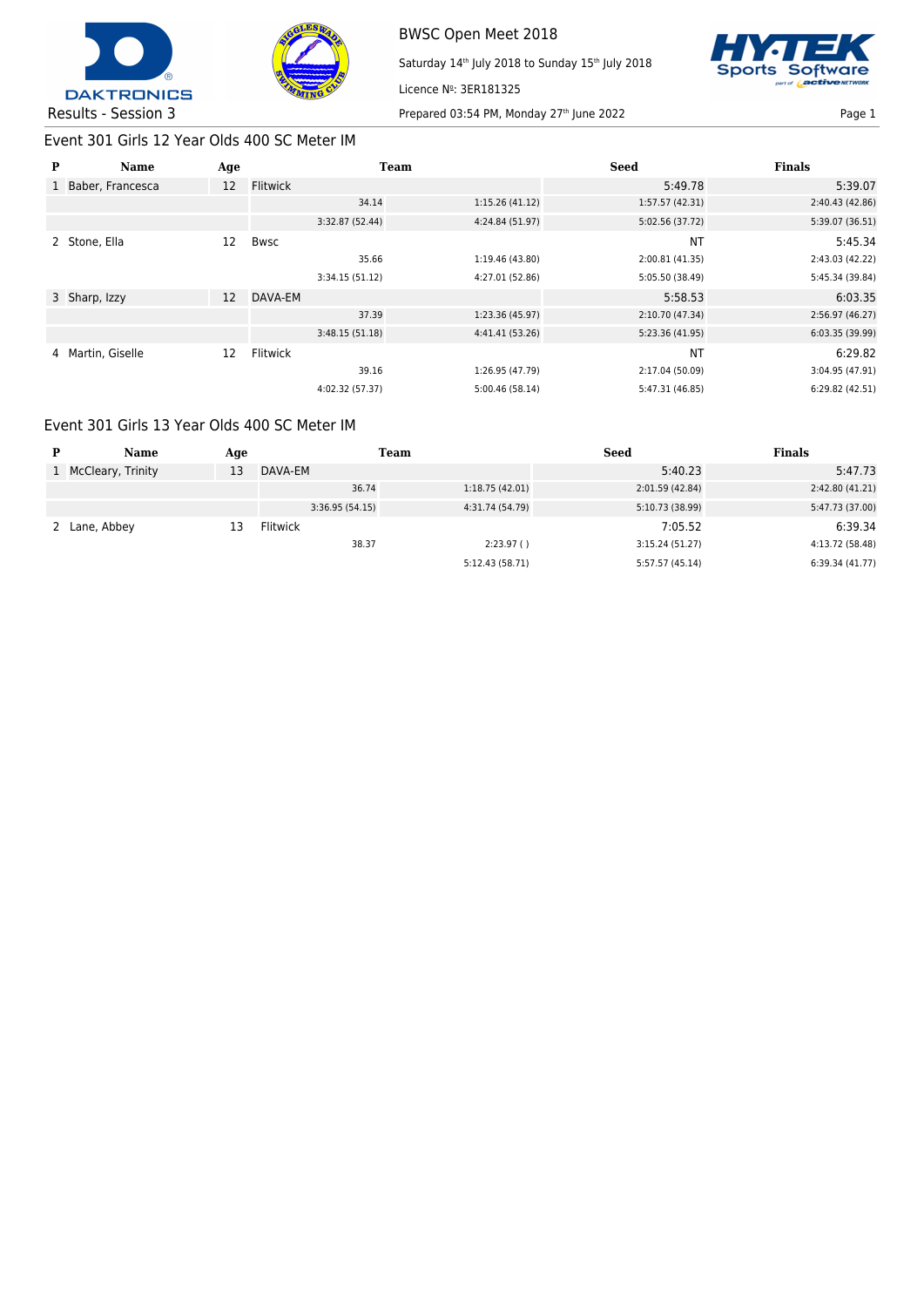



BWSC Open Meet 2018 Saturday 14<sup>th</sup> July 2018 to Sunday 15<sup>th</sup> July 2018 Licence Nº: 3ER181325 Results - Session 3 Prepared 03:54 PM, Monday 27<sup>th</sup> June 2022 Page 2



## Event 302 Boys 10 Year Olds 200 SC Meter Breaststroke

| P                                    | Name | Age | Team                                                        | Seed    | <b>Finals</b> |
|--------------------------------------|------|-----|-------------------------------------------------------------|---------|---------------|
| 1 Baber, Joseph                      |      |     | 10 Flitwick                                                 | 4:35.16 | 4:15.85       |
|                                      |      |     | 58.03 2:04.52 (1:06.49) 3:11.73 (1:07.21) 4:15.85 (1:04.12) |         |               |
| -- Carter, Daniel<br>_ _ _ _ _ _ _ _ | .    | .   | 10 Flitwick                                                 | 4:21.19 | DQ            |

7.1 Head not breaking surface before hands turn inward at widest point in second stroke af

#### Event 302 Boys 11 Year Olds 200 SC Meter Breaststroke

| Name            | Age |                 | Team            | Seed              | <b>Finals</b>   |
|-----------------|-----|-----------------|-----------------|-------------------|-----------------|
| Gnjatovic, Luka |     | <b>Bwsc</b>     |                 | 3:33.30           | 3:25.94         |
|                 |     | 46.35           | 1:39.55(53.20)  | 2:34.05 (54.50)   | 3:25.94 (51.89) |
| Vesztrocy, Joe  | 11  | <b>Flitwick</b> |                 | 3:50.83           | 3:50.09         |
|                 |     | 50.25           | 1:48.84 (58.59) | 2:50.10 (1:01.26) | 3:50.09 (59.99) |

#### Event 302 Boys 12 Year Olds 200 SC Meter Breaststroke

| <b>Name</b>     | Age |                 | Team              | Seed              | <b>Finals</b>     |
|-----------------|-----|-----------------|-------------------|-------------------|-------------------|
| Morrell, Jake   | 12  | Bwsc            |                   | 3:56.42           | 3:46.26           |
|                 |     | 49.49           | 1:49.44 (59.95)   | 2:48.28 (58.84)   | 3:46.26 (57.98)   |
| Belcher, Guido  |     | <b>Flitwick</b> |                   | NΤ                | 4:01.86           |
|                 |     | 55.15           | 1:57.98 (1:02.83) | 2:59.88 (1:01.90) | 4:01.86 (1:01.98) |
| -- Ramsey, Kees | 12  | <b>Flitwick</b> |                   | 4:34.00           | <b>NS</b>         |

#### Event 302 Boys 13 Year Olds 200 SC Meter Breaststroke

| P | Name                 | Age |                 | <b>Team</b>     | <b>Seed</b>     | <b>Finals</b>   |
|---|----------------------|-----|-----------------|-----------------|-----------------|-----------------|
|   | 1 Turner, Lenny      | 13  | <b>Bwsc</b>     |                 | 3:38.41         | 3:08.02         |
|   |                      |     | 41.81           | 1:29.11 (47.30) | 2:18.16(49.05)  | 3:08.02 (49.86) |
|   | Sweeney, Conor       | 13  | <b>Flitwick</b> |                 | 3:15.63         | 3:16.93         |
|   |                      |     | 43.28           | 1:33.85 (50.57) | 2:25.95 (52.10) | 3:16.93 (50.98) |
|   | 3 Raynham, Max       | 13  | <b>Bwsc</b>     |                 | 3:33.05         | 3:18.88         |
|   |                      |     | 45.59           | 1:35.81 (50.22) | 2:27.01 (51.20) | 3:18.88(51.87)  |
| 4 | Parmar, Prem         | 13  | <b>Flitwick</b> |                 | 3:14.15         | 3:19.02         |
|   |                      |     | 42.28           | 1:32.69 (50.41) | 2:27.82 (55.13) | 3:19.02 (51.20) |
|   | 5 Martindale, Ben    | 13  | DAVA-EM         |                 | 3:30.23         | 3:20.52         |
|   |                      |     | 44.58           | 1:36.82 (52.24) | 2:28.53(51.71)  | 3:20.52 (51.99) |
| 6 | Natawidjaja, Matthew | 13  | DAVA-EM         |                 | 3:34.20         | 3:22.70         |
|   |                      |     | 45.73           | 1:38.23 (52.50) | 2:31.77 (53.54) | 3:22.70 (50.93) |

#### Event 302 Boys 14 Year Olds 200 SC Meter Breaststroke

| <b>Name</b>        | Age |                 | Team            | <b>Seed</b>     | <b>Finals</b>   |
|--------------------|-----|-----------------|-----------------|-----------------|-----------------|
| Watson, Tyler      | 14  | <b>Flitwick</b> |                 | 2:52.21         | 2:48.04         |
|                    |     | 39.58           | 1:22.12 (42.54) | 2:05.13(43.01)  | 2:48.04 (42.91) |
| Crowther, Oliver   | 14  | Bwsc            |                 | 3:02.74         | 3:05.16         |
|                    |     | 41.11           | 1:28.22 (47.11) | 2:17.48 (49.26) | 3:05.16 (47.68) |
| 3 Brooker, Charlie | 14  | <b>Flitwick</b> |                 | 3:43.23         | 3:17.74         |
|                    |     | 44.66           | 1:35.25 (50.59) | 2:27.04 (51.79) | 3:17.74 (50.70) |

#### Event 302 Boys 15 Year Olds 200 SC Meter Breaststroke

| Name               | Age |             | Team  |                 | <b>Seed</b>     | <b>Finals</b>   |
|--------------------|-----|-------------|-------|-----------------|-----------------|-----------------|
| Robins, Will       | 15  | Bwsc        |       |                 | 2:41.20         | 2:40.49         |
|                    |     |             | 35.12 | 1:15.00 (39.88) | 1:57.71(42.71)  | 2:40.49 (42.78) |
| Lillywhite, Austin | 15  | <b>Bwsc</b> |       |                 | 2:57.50         | 2:51.12         |
|                    |     |             | 37.09 | 1:20.51 (43.42) | 2:06.54 (46.03) | 2:51.12 (44.58) |

#### Event 302 Boys 16 & Over 200 SC Meter Breaststroke

| <b>Name</b>    | Age |           | Team            | Seed            | Finals          |
|----------------|-----|-----------|-----------------|-----------------|-----------------|
| March, William | 16  | Crusaders |                 | 2:43.98         | 2:41.81         |
|                |     | 37.12     | 1:17.86 (40.74) | 1:59.86 (42.00) | 2:41.81 (41.95) |
| Shaw, Alistair | 38  | Flitwick  |                 | 2:50.03         | 2:51.59         |
|                |     | 36.82     | 1:18.76 (41.94) | 2:03.48 (44.72) | 2:51.59(48.11)  |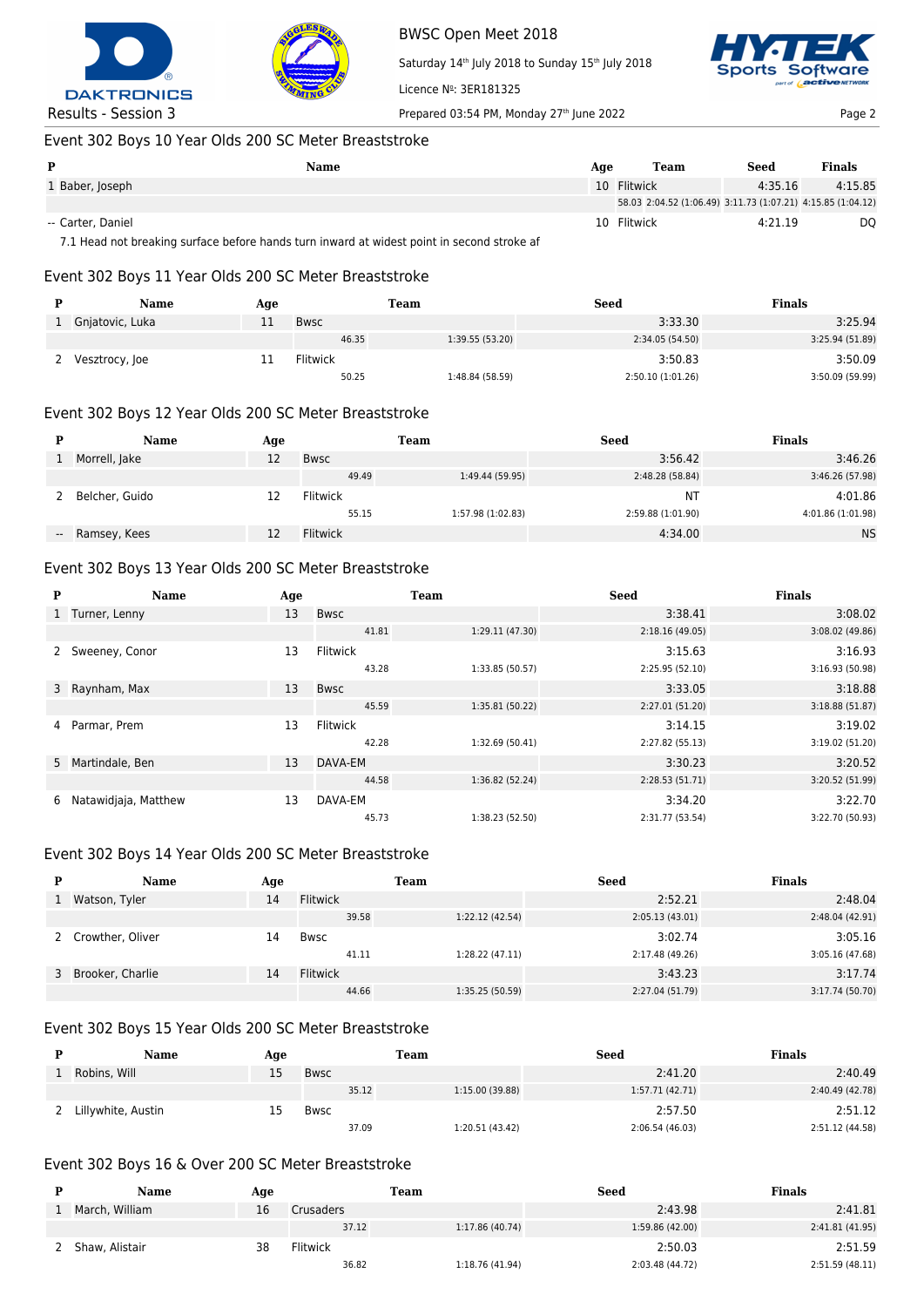



Saturday 14<sup>th</sup> July 2018 to Sunday 15<sup>th</sup> July 2018



Results - Session 3 Prepared 03:54 PM, Monday 27<sup>th</sup> June 2022 Page 3

## Event 303 Girls 10 Year Olds 50 SC Meter Backstroke

| D | <b>Name</b>       | Age | Team            | Seed  | <b>Finals</b> |
|---|-------------------|-----|-----------------|-------|---------------|
|   | Emerton, Masie J  | 10  | <b>PRCT</b>     | 44.69 | 39.92         |
|   | Walker, Sally-Ann | 10  | <b>Bwsc</b>     | 46.89 | 44.72         |
|   | Grindrod, Grace M | 10  | DAVA-EM         | 44.90 | 45.23         |
| 4 | Brown, Georgia M  | 10  | <b>PRCT</b>     | 48.75 | 45.90         |
| 5 | McLeod, Eleanor J | 10  | <b>PRCT</b>     | 48.59 | 47.49         |
| 6 | McLeod, Annie L   | 10  | <b>PRCT</b>     | 52.21 | 47.71         |
|   | Johnson, Alexa    | 10  | <b>Flitwick</b> | 54.48 | 51.07         |

Licence Nº: 3ER181325

## Event 303 Girls 11 Year Olds 50 SC Meter Backstroke

| P                        | Name                          | Age | Team            | <b>Seed</b> | <b>Finals</b> |
|--------------------------|-------------------------------|-----|-----------------|-------------|---------------|
| $\mathbf{1}$             | Dunwoodie, Aine               | 11  | <b>SAST</b>     | 41.75       | 40.66         |
| 2                        | Larbey, Holly                 | 11  | <b>Bwsc</b>     | 42.30       | 41.75         |
| 3                        | Corran, Ella                  | 11  | <b>PRCT</b>     | 44.10       | 44.37         |
| 4                        | Race, Ruby                    | 11  | <b>Flitwick</b> | 43.12       | 44.43         |
| 5                        | Doxford, Florence             | 11  | <b>Flitwick</b> | <b>NT</b>   | 44.70         |
| 6                        | Brown, Evie                   | 11  | <b>Bwsc</b>     | <b>NT</b>   | 45.31         |
|                          | Togher, Caitlin               | 11  | Bwsc            | 46.05       | 45.52         |
| 8                        | Brakenbury, Charlotte         | 11  | <b>HITT</b>     | 46.42       | 45.94         |
| $\overline{\phantom{a}}$ | Lovesey, Mia                  | 11  | <b>Bwsc</b>     | <b>NT</b>   | <b>DQ</b>     |
|                          | 6.5 Not on the back at finish |     |                 |             |               |

#### Event 303 Girls 12 Year Olds 50 SC Meter Backstroke

| P                        | <b>Name</b>        | Age               | Team            | <b>Seed</b> | <b>Finals</b> |
|--------------------------|--------------------|-------------------|-----------------|-------------|---------------|
|                          | Baber, Francesca   | 12                | <b>Flitwick</b> | 36.31       | 35.41         |
|                          | Bygrave, Isabel    | 12                | Bwsc            | 37.90       | 38.30         |
| 3                        | Walker, Paige      | 12                | <b>Flitwick</b> | 40.87       | 38.61         |
| 4                        | Eyton-Jones, Orla  | 12                | DAVA-EM         | 38.42       | 38.81         |
| 5                        | Davies, Hannah K   | 12                | DAVA-EM         | 40.00       | 39.65         |
| 6                        | Blackmore, Ruby    | 12                | <b>Flitwick</b> | 39.80       | 39.84         |
|                          | Cummins, Ryhanna   | $12 \overline{ }$ | <b>Flitwick</b> | 44.90       | 41.55         |
| 8                        | Boost, Leah        | 12                | <b>Flitwick</b> | 47.63       | 49.61         |
| $\overline{\phantom{a}}$ | McDonagh, Maisie B | 12                | <b>PRCT</b>     | <b>NT</b>   | <b>NS</b>     |

#### Event 303 Girls 13 Year Olds 50 SC Meter Backstroke

| P | <b>Name</b>      | Age | Team            | <b>Seed</b> | <b>Finals</b> |
|---|------------------|-----|-----------------|-------------|---------------|
|   | Brown, Eloise C  | 13  | <b>PRCT</b>     | 40.22       | 38.57         |
|   | Fowler, Sophie   | 13  | Flitwick        | 38.00       | 38.77         |
| 3 | Rumley, Anna     | 13  | Flitwick        | 40.61       | 38.90         |
| 4 | Davison, Jasmine | 13  | <b>PRCT</b>     | 39.08       | 39.92         |
| 5 | Ryall, Ruby      | 13  | Flitwick        | 39.99       | 40.27         |
| 6 | Day, Caitlin     | 13  | <b>Bwsc</b>     | <b>NT</b>   | 42.47         |
|   | Ryall, Shannon   | 13  | <b>Flitwick</b> | 43.58       | 42.61         |
| 8 | Lane, Abbey      | 13  | <b>Flitwick</b> | 43.60       | 44.17         |

#### Event 303 Girls 14 Year Olds 50 SC Meter Backstroke

| P                     | Name                | Age | <b>Team</b>      | <b>Seed</b> | <b>Finals</b> |
|-----------------------|---------------------|-----|------------------|-------------|---------------|
| 1                     | Cutler, Mari        | 14  | <b>Flitwick</b>  | 37.08       | 35.55         |
| $\mathbf{2}^{\prime}$ | Dickman, Olivia     | 14  | Bwsc             | 35.80       | 35.59         |
| 3                     | Ubaviciute, Andre   | 14  | <b>SLCC</b>      | 36.26       | 36.14         |
| 4                     | Stephens, Laura     | 14  | Bwsc             | 38.39       | 36.42         |
| 5                     | Hart, Victoria      | 14  | <b>Crusaders</b> | 36.68       | 36.85         |
| 6                     | Dixon, Susannah     | 14  | Bwsc             | 40.29       | 37.76         |
| $\overline{7}$        | Phillips, Madeleine | 14  | <b>Flitwick</b>  | 37.90       | 37.85         |
| 8                     | Safford, Annie      | 14  | Bwsc             | 38.05       | 38.14         |
| 9                     | Corran, Alice       | 14  | <b>PRCT</b>      | 37.06       | 38.29         |
| 10                    | Schofield, Emma     | 14  | <b>Flitwick</b>  | 40.38       | 38.31         |
| 11                    | Coates, Anna V      | 14  | DAVA-EM          | 42.82       | 40.02         |
| 12                    | Stebbing, Ella      | 14  | Bwsc             | 40.52       | 40.16         |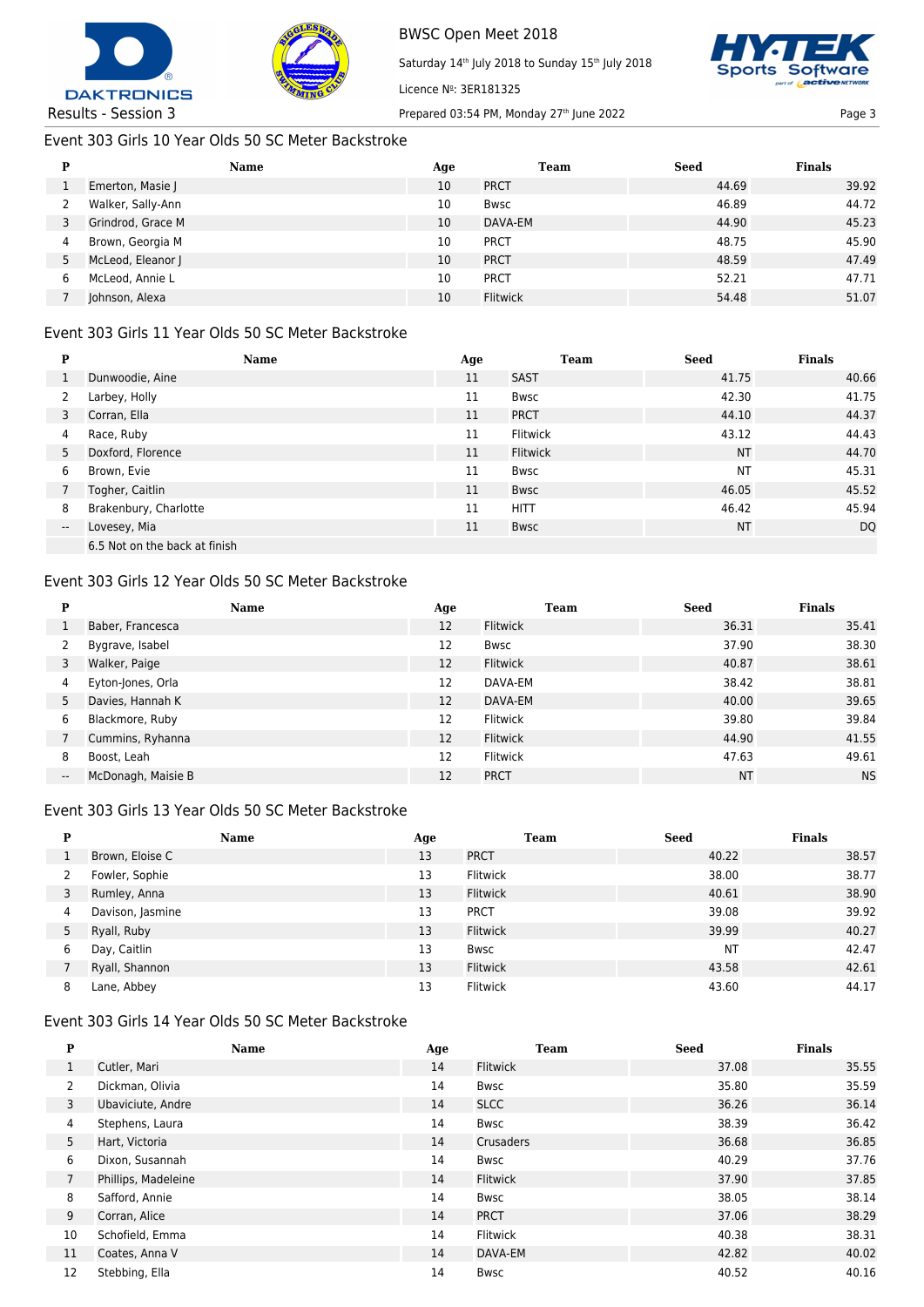



Licence Nº: 3ER181325

Saturday 14<sup>th</sup> July 2018 to Sunday 15<sup>th</sup> July 2018



Results - Session 3 Prepared 03:54 PM, Monday 27<sup>th</sup> June 2022 Page 4

## Event 303 Girls 15 Year Olds 50 SC Meter Backstroke

| P | Name               | Age | <b>Team</b>     | Seed  | <b>Finals</b> |
|---|--------------------|-----|-----------------|-------|---------------|
|   | Young, Lauren      | 15  | <b>Flitwick</b> | 35.92 | 33.39         |
|   | Mason, Rhea        | 15  | <b>Bwsc</b>     | 33.50 | 33.71         |
|   | Cheeseright, Katie | 15  | <b>Bwsc</b>     | 34.10 | 34.50         |
| 4 | Thompson, Lillia   | 15  | <b>Flitwick</b> | 34.90 | 34.75         |
| 5 | Dickson, Holly L   | 15  | <b>PRCT</b>     | 36.74 | 36.64         |
| 6 | Stebbing, Olivia   | 15  | <b>Bwsc</b>     | 36.79 | 36.93         |
|   | Fowler, Olivia     | 15  | <b>Flitwick</b> | 36.53 | 37.92         |
| 8 | Leenderts, Katie   | 15  | <b>Bwsc</b>     | 41.47 | 42.04         |

## Event 303 Girls 16 & Over 50 SC Meter Backstroke

|   | Name              | Age | <b>Team</b>     | <b>Seed</b> | <b>Finals</b> |
|---|-------------------|-----|-----------------|-------------|---------------|
|   | Thomas, Lauren    | 16  | <b>Bwsc</b>     | 34.20       | 33.92         |
|   | Campbell, Kirsty  | 16  | Bwsc            | 35.39       | 34.38         |
|   | Mcleod, Jessica A | 16  | <b>PRCT</b>     | 34.72       | 34.99         |
| 4 | Gourlay, Iona     | 18  | <b>Bwsc</b>     | 34.33       | 35.65         |
|   | Boost, Emma       | 16  | <b>Flitwick</b> | 35.99       | 35.66         |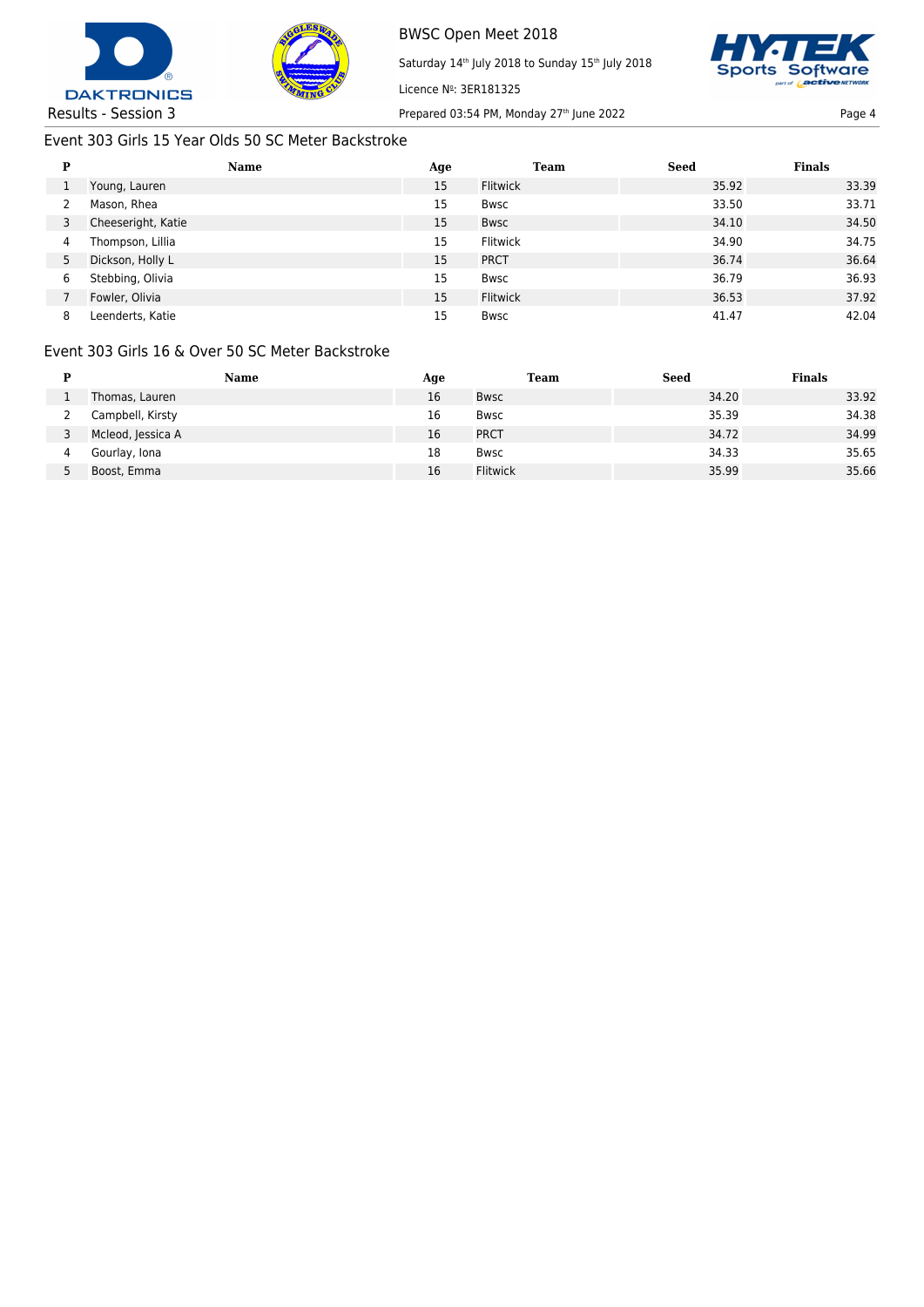



Saturday 14<sup>th</sup> July 2018 to Sunday 15<sup>th</sup> July 2018



Results - Session 3 Prepared 03:54 PM, Monday 27<sup>th</sup> June 2022 Page 5

# Event 304 Boys 10 Year Olds 100 SC Meter Freestyle

| P                        | <b>Name</b>     | Age | <b>Team</b>     | <b>Seed</b> | <b>Finals</b>   |
|--------------------------|-----------------|-----|-----------------|-------------|-----------------|
|                          | 1 Close, Ryan   | 10  | <b>Bwsc</b>     | 1:26.80     | 1:21.99         |
|                          |                 |     |                 | 39.62       | 1:21.99 (42.37) |
|                          | Carter, Daniel  | 10  | <b>Flitwick</b> | 1:31.72     | 1:29.08         |
|                          |                 |     |                 | 41.57       | 1:29.08 (47.51) |
| 3                        | Sherwani, Oscar | 10  | Flitwick        | <b>NT</b>   | 1:37.47         |
|                          |                 |     |                 | 44.63       | 1:37.47 (52.84) |
| $\overline{\phantom{a}}$ | Hussain, Adam A | 10  | <b>PRCT</b>     | 1:35.18     | <b>DQ</b>       |
|                          |                 |     |                 |             |                 |

Licence Nº: 3ER181325

4.4 Starting before starting signal

# Event 304 Boys 11 Year Olds 100 SC Meter Freestyle

| P            | Name                 | Age | <b>Team</b> | <b>Seed</b> | <b>Finals</b>   |
|--------------|----------------------|-----|-------------|-------------|-----------------|
| $\mathbf{1}$ | Cheeseright, Alex    | 11  | <b>Bwsc</b> | 1:20.06     | 1:16.52         |
|              |                      |     |             | 36.23       | 1:16.52(40.29)  |
| 2            | Shaw, Harrison       | 11  | Flitwick    | 1:33.03     | 1:23.90         |
|              |                      |     |             | 39.60       | 1:23.90 (44.30) |
|              | 3 Robbins, George    | 11  | DAVA-EM     | 1:30.71     | 1:24.89         |
|              |                      |     |             | 40.84       | 1:24.89 (44.05) |
| 4            | Gnjatovic, Luka      | 11  | <b>Bwsc</b> | 1:36.91     | 1:25.08         |
|              |                      |     |             | 41.19       | 1:25.08 (43.89) |
|              | 5 Smeaton, Kye L     | 11  | <b>PRCT</b> | 1:38.76     | 1:31.73         |
|              |                      |     |             | 43.50       | 1:31.73(48.23)  |
| 6            | Buckingham, Lawrence | 11  | <b>PRCT</b> | 1:38.19     | 1:37.72         |
|              |                      |     |             | 45.40       | 1:37.72 (52.32) |
|              | 7 Clarke, Piers      | 11  | Flitwick    | 1:52.16     | 1:40.42         |
|              |                      |     |             | 45.35       | 1:40.42(55.07)  |

# Event 304 Boys 12 Year Olds 100 SC Meter Freestyle

| ${\bf P}$                | Name              | Age               | <b>Team</b> | <b>Seed</b> | <b>Finals</b>   |
|--------------------------|-------------------|-------------------|-------------|-------------|-----------------|
| $\mathbf{1}$             | Close, Nathan     | 12                | <b>Bwsc</b> | 1:06.40     | 1:06.70         |
|                          |                   |                   |             | 32.00       | 1:06.70 (34.70) |
| $\mathbf{2}^{\prime}$    | MacDonald, Jack H | 12                | <b>PRCT</b> | 1:11.97     | 1:10.17         |
|                          |                   |                   |             | 33.81       | 1:10.17 (36.36) |
| 3                        | Murfitt, William  | $12 \overline{ }$ | <b>Bwsc</b> | 1:26.32     | 1:21.78         |
|                          |                   |                   |             | 38.97       | 1:21.78 (42.81) |
| 4                        | Morrell, Jake     | $12 \overline{ }$ | Bwsc        | 1:35.42     | 1:29.89         |
|                          |                   |                   |             | 44.22       | 1:29.89 (45.67) |
| 5 <sup>7</sup>           | Belcher, Guido    | 12                | Flitwick    | <b>NT</b>   | 1:30.99         |
|                          |                   |                   |             | 42.55       | 1:30.99 (48.44) |
| 6                        | Mayes, Harry      | 12                | Bwsc        | 1:36.20     | 1:31.40         |
|                          |                   |                   |             | 42.03       | 1:31.40 (49.37) |
| $\overline{7}$           | Malone, Jack D    | 12                | <b>PRCT</b> | <b>NT</b>   | 1:34.31         |
|                          |                   |                   |             | 43.22       | 1:34.31 (51.09) |
| $\overline{\phantom{a}}$ | Ramsey, Kees      | 12                | Flitwick    | 1:28.96     | <b>NS</b>       |

## Event 304 Boys 13 Year Olds 100 SC Meter Freestyle

| P              | <b>Name</b>          | Age | <b>Team</b>     | <b>Seed</b> | <b>Finals</b>   |
|----------------|----------------------|-----|-----------------|-------------|-----------------|
| $\mathbf{1}$   | Snelson, Ruben       | 13  | DAVA-EM         | 1:08.66     | 1:06.48         |
|                |                      |     |                 | 31.99       | 1:06.48 (34.49) |
| 2              | Hickmott, Jake       | 13  | <b>Flitwick</b> | 1:10.02     | 1:08.60         |
|                |                      |     |                 | 33.05       | 1:08.60(35.55)  |
| 3              | Natawidjaja, Matthew | 13  | DAVA-EM         | 1:13.50     | 1:11.09         |
|                |                      |     |                 | 33.33       | 1:11.09 (37.76) |
| 4              | Parmar, Prem         | 13  | Flitwick        | 1:16.37     | 1:14.65         |
|                |                      |     |                 | 35.57       | 1:14.65 (39.08) |
| 5 <sub>1</sub> | Raynham, Max         | 13  | <b>Bwsc</b>     | 1:20.59     | 1:15.86         |
|                |                      |     |                 | 35.72       | 1:15.86(40.14)  |
| 6              | Moon, Felix          | 13  | Flitwick        | 1:15.72     | 1:17.26         |
|                |                      |     |                 | 36.96       | 1:17.26 (40.30) |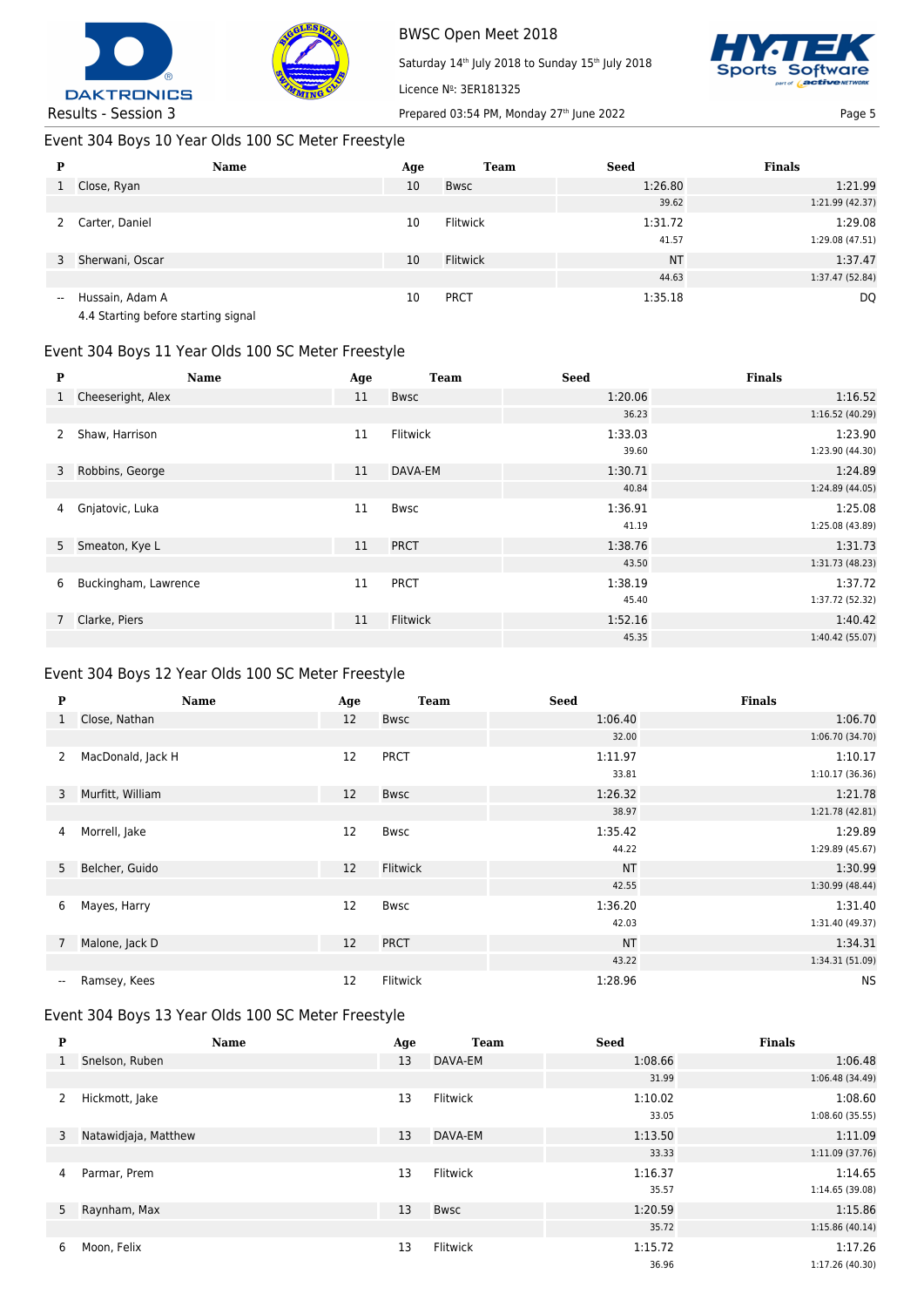



Saturday 14<sup>th</sup> July 2018 to Sunday 15<sup>th</sup> July 2018



#### Results - Session 3 Prepared 03:54 PM, Monday 27<sup>th</sup> June 2022 Page 6 Page 6

| <b>Name</b>                         | Age | <b>Team</b> | <b>Seed</b> | <b>Finals</b>   |
|-------------------------------------|-----|-------------|-------------|-----------------|
| Canham-painter, Jason               | 13  | <b>PRCT</b> | 1:19.21     | 1:17.84         |
|                                     |     |             | 37.81       | 1:17.84 (40.03) |
| Martindale, Ben                     | 13  | DAVA-EM     | 1:25.23     | 1:17.99         |
|                                     |     |             | 36.76       | 1:17.99(41.23)  |
| Hughes, Alec J                      | 13  | <b>PRCT</b> | 1:24.64     | 1:22.53         |
|                                     |     |             | 39.81       | 1:22.53 (42.72) |
| Otah, Aaron H                       | 13  | <b>PRCT</b> | <b>NT</b>   | 1:25.61         |
|                                     |     |             | 40.06       | 1:25.61(45.55)  |
| Lonsdale, Isaac                     | 13  | <b>Bwsc</b> | 1:21.19     | <b>DQ</b>       |
| 4.4 Starting before starting signal |     |             |             |                 |
|                                     |     |             |             |                 |

Licence Nº: 3ER181325

#### Event 304 Boys 14 Year Olds 100 SC Meter Freestyle

| Р  | <b>Name</b>      | Age | Team            | <b>Seed</b> | <b>Finals</b>  |
|----|------------------|-----|-----------------|-------------|----------------|
|    | Watson, Tyler    | 14  | <b>Flitwick</b> | 1:00.70     | 1:00.81        |
|    |                  |     |                 | 29.54       | 1:00.81(31.27) |
|    | Blackman, Harry  | 14  | Bwsc            | 1:05.45     | 1:03.16        |
|    |                  |     |                 | 30.10       | 1:03.16(33.06) |
| 3. | Crowther, Oliver | 14  | <b>Bwsc</b>     | 1:06.44     | 1:06.06        |
|    |                  |     |                 | 31.91       | 1:06.06(34.15) |

## Event 304 Boys 15 Year Olds 100 SC Meter Freestyle

| P | Name               | Age | <b>Team</b> | <b>Seed</b> | <b>Finals</b>   |
|---|--------------------|-----|-------------|-------------|-----------------|
| 1 | McFarland, Edward  | 15  | Flitwick    | 58.06       | 57.95           |
|   |                    |     |             | 28.10       | 57.95 (29.85)   |
| 2 | Robins, Will       | 15  | Bwsc        | 57.30       | 58.67           |
|   |                    |     |             | 28.53       | 58.67 (30.14)   |
| 3 | Moon, Isaac        | 15  | Flitwick    | 1:01.74     | 1:01.66         |
|   |                    |     |             | 29.39       | 1:01.66(32.27)  |
| 4 | Lillywhite, Austin | 15  | Bwsc        | 1:07.09     | 1:05.45         |
|   |                    |     |             | 30.95       | 1:05.45 (34.50) |
|   | 5 Cheeseright, Jon | 15  | <b>Bwsc</b> | 1:10.79     | 1:11.17         |
|   |                    |     |             | 33.29       | 1:11.17(37.88)  |

## Event 304 Boys 16 & Over 100 SC Meter Freestyle

| P            | Name              | Age | <b>Team</b> | <b>Seed</b> | <b>Finals</b>   |
|--------------|-------------------|-----|-------------|-------------|-----------------|
| $\mathbf{1}$ | McFarland, James  | 17  | Flitwick    | 56.46       | 57.46           |
|              |                   |     |             | 27.79       | 57.46 (29.67)   |
| 2            | Snelson, Skip     | 16  | DAVA-EM     | 59.62       | 58.94           |
|              |                   |     |             | 28.47       | 58.94 (30.47)   |
|              | 3 Rodgers, Connor | 16  | <b>PRCT</b> | 59.48       | 59.00           |
|              |                   |     |             | 28.40       | 59.00 (30.60)   |
|              | 4 Rayner, Ben     | 16  | Flitwick    | 57.80       | 59.39           |
|              |                   |     |             | 28.43       | 59.39 (30.96)   |
|              | 5 Graci, Raffaele | 17  | <b>PRCT</b> | 57.23       | 1:00.19         |
|              |                   |     |             | 28.30       | 1:00.19(31.89)  |
| 6            | Mercer, Sam       | 16  | Bwsc        | 1:02.90     | 1:02.42         |
|              |                   |     |             | 29.97       | 1:02.42 (32.45) |
|              | 7 Moore, James    | 29  | Flitwick    | <b>NT</b>   | 1:04.24         |
|              |                   |     |             | 30.65       | 1:04.24 (33.59) |
| 8            | Cummins, Philip   | 17  | Flitwick    | 1:03.44     | 1:12.73         |
|              |                   |     |             | 29.48       | 1:12.73 (43.25) |
|              | 9 Hyde, Liam      | 17  | <b>Bwsc</b> | <b>NT</b>   | 1:18.07         |
|              |                   |     |             | 37.66       | 1:18.07(40.41)  |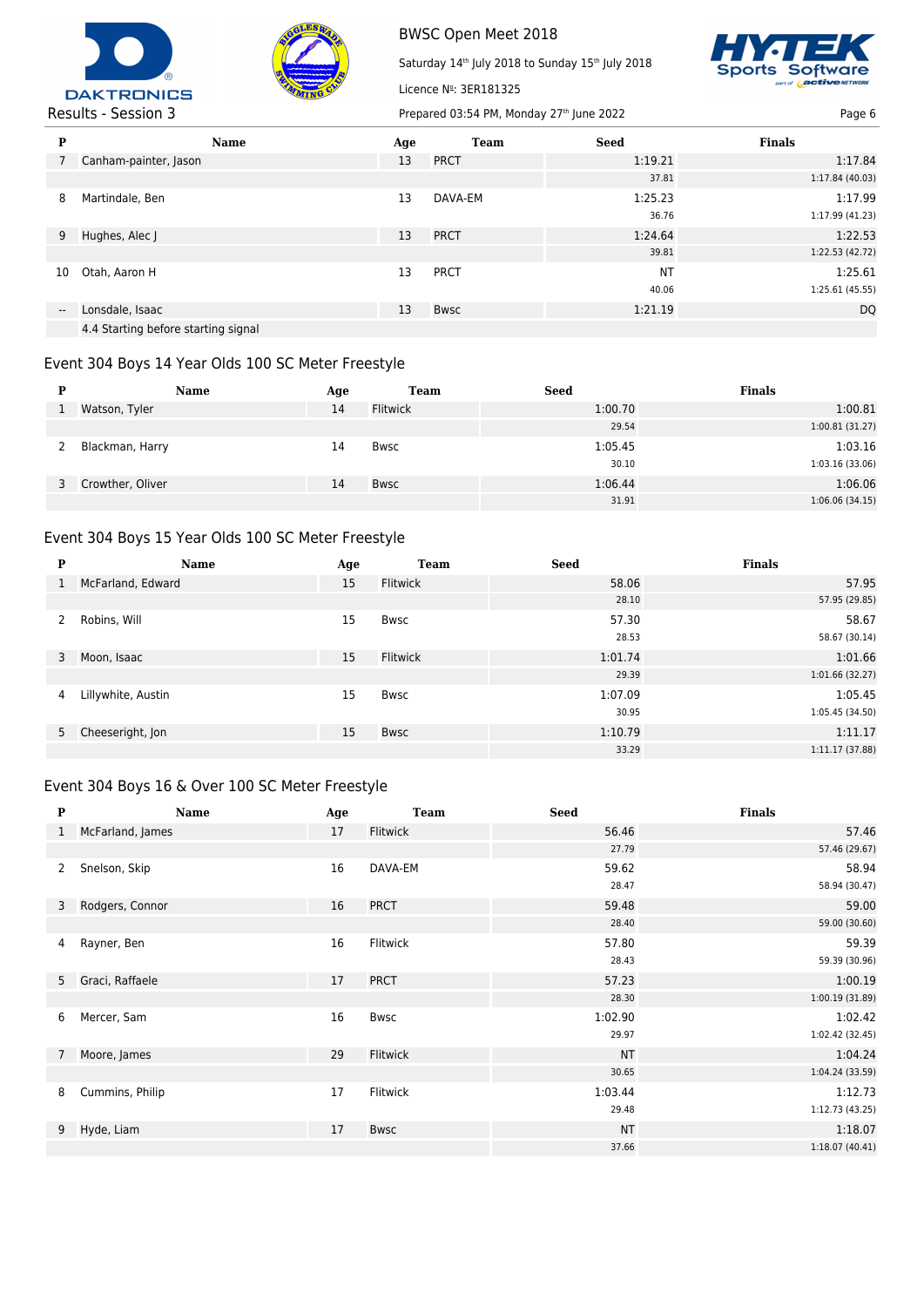



Licence Nº: 3ER181325

Saturday 14<sup>th</sup> July 2018 to Sunday 15<sup>th</sup> July 2018



Results - Session 3 Prepared 03:54 PM, Monday 27<sup>th</sup> June 2022 Page 7

Event 305 Girls 10 Year Olds 200 SC Meter Backstroke

| P            | Name                | Age |             | <b>Team</b>       | <b>Seed</b>       | <b>Finals</b>   |
|--------------|---------------------|-----|-------------|-------------------|-------------------|-----------------|
| $\mathbf{1}$ | Emerton, Masie J    | 10  | <b>PRCT</b> |                   | 3:28.04           | 3:14.95         |
|              |                     |     | 46.41       | 1:37.65 (51.24)   | 2:29.36 (51.71)   | 3:14.95 (45.59) |
|              | Walker, Sally-Ann   | 10  | Bwsc        |                   | 3:33.20           | 3:20.36         |
|              |                     |     | 46.44       | 1:38.27 (51.83)   | 2:30.72 (52.45)   | 3:20.36 (49.64) |
|              | 3 McLeod, Annie L   | 10  | <b>PRCT</b> |                   | 3:58.56           | 3:34.85         |
|              |                     |     | 53.52       | 1:48.43 (54.91)   | 2:43.54(55.11)    | 3:34.85 (51.31) |
| 4            | Brown, Georgia M    | 10  | <b>PRCT</b> |                   | <b>NT</b>         | 3:35.18         |
|              |                     |     | 49.10       | 1:43.42 (54.32)   | 2:39.93 (56.51)   | 3:35.18 (55.25) |
|              | 5 McLeod, Eleanor J | 10  | <b>PRCT</b> |                   | 3:56.68           | 3:43.19         |
|              |                     |     | 54.75       | 1:52.71 (57.96)   | 2:50.09 (57.38)   | 3:43.19 (53.10) |
| 6            | Johnson, Alexa      | 10  | Flitwick    |                   | <b>NT</b>         | 3:56.59         |
|              |                     |     | 55.91       | 1:56.60 (1:00.69) | 2:58.45 (1:01.85) | 3:56.59 (58.14) |

#### Event 305 Girls 11 Year Olds 200 SC Meter Backstroke

| P | Name                | Age |                 | <b>Team</b>     | <b>Seed</b>     | <b>Finals</b>   |
|---|---------------------|-----|-----------------|-----------------|-----------------|-----------------|
|   | Dunwoodie, Aine     | 11  | <b>SAST</b>     |                 | 3:06.75         | 3:10.74         |
|   |                     |     | 45.84           | 1:35.66 (49.82) | 2:25.31(49.65)  | 3:10.74(45.43)  |
|   | Larbey, Holly       | 11  | Bwsc            |                 | 3:15.31         | 3:11.52         |
|   |                     |     | 46.30           | 1:35.38 (49.08) | 2:26.27 (50.89) | 3:11.52(45.25)  |
| 3 | Brooker, Connie     | 11  | <b>Flitwick</b> |                 | 3:20.59         | 3:18.05         |
|   |                     |     | 47.27           | 1:39.02 (51.75) | 2:30.71 (51.69) | 3:18.05(47.34)  |
| 4 | Corran, Ella        | 11  | <b>PRCT</b>     |                 | 3:34.07         | 3:20.79         |
|   |                     |     | 49.15           | 1:40.81 (51.66) | 2:32.82 (52.01) | 3:20.79 (47.97) |
|   | 5 Doxford, Florence | 11  | <b>Flitwick</b> |                 | <b>NT</b>       | 3:35.44         |
|   |                     |     | 51.35           | 1:47.44 (56.09) | 2:42.23 (54.79) | 3:35.44(53.21)  |

## Event 305 Girls 12 Year Olds 200 SC Meter Backstroke

| P | <b>Name</b>                                                      | Age               |             | <b>Team</b>      | <b>Seed</b>     | <b>Finals</b>   |
|---|------------------------------------------------------------------|-------------------|-------------|------------------|-----------------|-----------------|
|   | 1 Stone, Ella                                                    | 12                | <b>Bwsc</b> |                  | 2:41.40         | 2:39.98         |
|   |                                                                  |                   | 36.70       | 1:17.28 (40.58)  | 2:00.15(42.87)  | 2:39.98 (39.83) |
|   | 2 Bygrave, Isabel                                                | 12                | Bwsc        |                  | <b>NT</b>       | 2:54.75         |
|   |                                                                  |                   | 41.02       | 1:25.79 (44.77)  | 2:11.22 (45.43) | 2:54.75 (43.53) |
|   | 3 Eyton-Jones, Orla                                              | 12                | DAVA-EM     |                  | 3:07.75         | 3:00.63         |
|   |                                                                  |                   |             |                  | 2:18.01()       | 3:00.63(42.62)  |
|   | 4 Blackmore, Ruby                                                | 12                | Flitwick    |                  | 3:08.10         | 3:03.78         |
|   |                                                                  |                   | 44.86       | 1:32.67 (47.81)  | 2:19.66 (46.99) | 3:03.78 (44.12) |
|   | 5 Boost, Leah                                                    | $12 \overline{ }$ | Flitwick    |                  | 3:49.71         | 3:52.57         |
|   |                                                                  |                   | 55.42       | 1:56.01(1:00.59) | 2:55.87 (59.86) | 3:52.57 (56.70) |
|   | -- Martin, Giselle<br>6.4 Did not touch the wall during the turn | 12                | Flitwick    |                  | <b>NT</b>       | DQ              |

## Event 305 Girls 13 Year Olds 200 SC Meter Backstroke

| P            | <b>Name</b>      | Age |                 | Team            | <b>Seed</b>     | <b>Finals</b>   |
|--------------|------------------|-----|-----------------|-----------------|-----------------|-----------------|
| $\mathbf{1}$ | Brown, Eloise C  | 13  | <b>PRCT</b>     |                 | 3:00.66         | 3:02.03         |
|              |                  |     | 43.20           | 1:28.86 (45.66) | 2:16.11(47.25)  | 3:02.03 (45.92) |
|              | 2 Rumley, Anna   | 13  | <b>Flitwick</b> |                 | 3:24.58         | 3:02.20         |
|              |                  |     | 42.52           | 1:28.19 (45.67) | 2:15.31(47.12)  | 3:02.20 (46.89) |
|              | 3 Ryall, Ruby    | 13  | Flitwick        |                 | 3:04.27         | 3:06.39         |
| 4            | Davison, Jasmine | 13  | <b>PRCT</b>     |                 | 3:19.63         | 3:14.60         |
|              |                  |     | 46.35           | 1:38.75 (52.40) | 2:28.02 (49.27) | 3:14.60(46.58)  |
|              | 5 Lane, Abbey    | 13  | <b>Flitwick</b> |                 | 3:32.16         | 3:23.14         |
|              |                  |     | 47.64           | 1:40.64 (53.00) | 2:33.57 (52.93) | 3:23.14(49.57)  |

## Event 305 Girls 14 Year Olds 200 SC Meter Backstroke

| D | Name              | Age |                 | Team            | Seed            | <b>Finals</b>   |
|---|-------------------|-----|-----------------|-----------------|-----------------|-----------------|
|   | 1 Cutler, Mari    | 14  | <b>Flitwick</b> |                 | 2:49.08         | 2:44.14         |
|   |                   |     | 38.94           | 1:20.33 (41.39) | 2:02.42 (42.09) | 2:44.14 (41.72) |
|   | Ubaviciute, Andre | 14  | <b>SLCC</b>     |                 | 2:46.81         | 2:46.13         |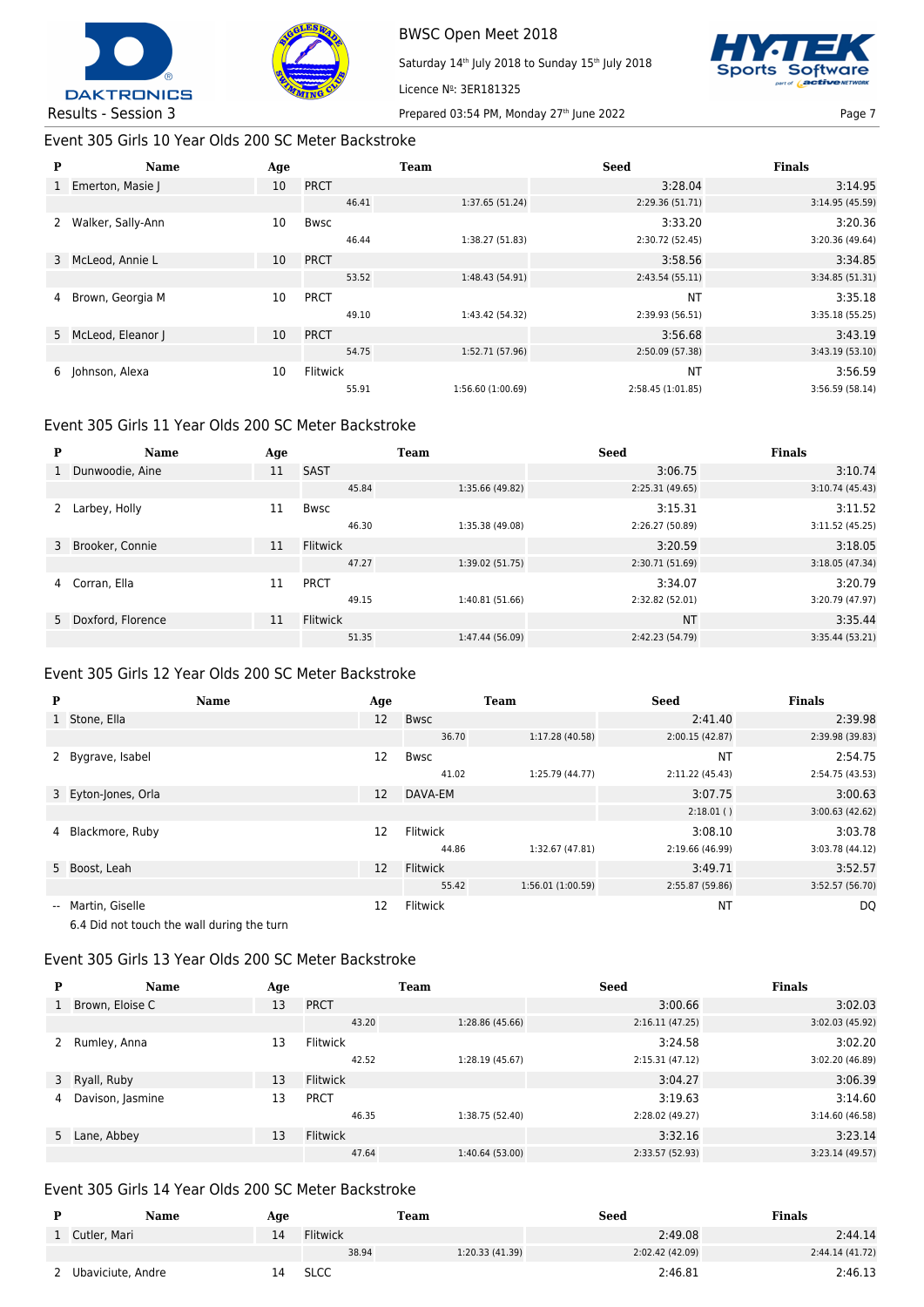



Saturday 14<sup>th</sup> July 2018 to Sunday 15<sup>th</sup> July 2018



| P | <b>Name</b>         | Age |             | Team            | <b>Seed</b>     | <b>Finals</b>   |
|---|---------------------|-----|-------------|-----------------|-----------------|-----------------|
|   |                     |     | 38.87       | 1:21.33 (42.46) | 2:04.68 (43.35) | 2:46.13(41.45)  |
| 3 | Dickman, Olivia     | 14  | <b>Bwsc</b> |                 | 2:47.45         | 2:47.52         |
|   |                     |     | 38.65       | 1:20.80(42.15)  | 2:05.29 (44.49) | 2:47.52 (42.23) |
| 4 | Phillips, Madeleine | 14  | Flitwick    |                 | 2:52.56         | 2:53.44         |
|   |                     |     | 40.80       | 1:24.90 (44.10) | 2:09.65 (44.75) | 2:53.44 (43.79) |
|   | 5 Safford, Annie    | 14  | <b>Bwsc</b> |                 | 3:24.38         | 2:55.76         |
|   |                     |     | 41.30       | 1:25.35(44.05)  | 2:11.32(45.97)  | 2:55.76 (44.44) |
| 6 | Corran, Alice       | 14  | <b>PRCT</b> |                 | 2:57.06         | 3:00.60         |
|   |                     |     | 41.85       | 1:27.74 (45.89) | 2:14.90 (47.16) | 3:00.60 (45.70) |

Licence Nº: 3ER181325

## Event 305 Girls 15 Year Olds 200 SC Meter Backstroke

| P            | <b>Name</b>          | Age |                 | <b>Team</b>     | <b>Seed</b>     | <b>Finals</b>   |
|--------------|----------------------|-----|-----------------|-----------------|-----------------|-----------------|
| $\mathbf{1}$ | Young, Lauren        | 15  | <b>Flitwick</b> |                 | 2:37.35         | 2:27.56         |
|              |                      |     | 35.17           | 1:12.67 (37.50) | 1:50.32 (37.65) | 2:27.56 (37.24) |
|              | Mason, Rhea          | 15  | <b>Bwsc</b>     |                 | 2:31.73         | 2:32.78         |
|              |                      |     | 36.33           | 1:14.66 (38.33) | 1:54.02 (39.36) | 2:32.78 (38.76) |
|              | 3 Cheeseright, Katie | 15  | Bwsc            |                 | 2:38.03         | 2:38.51         |
|              |                      |     | 36.82           | 1:16.64(39.82)  | 1:57.76 (41.12) | 2:38.51(40.75)  |
| 4            | Stebbing, Olivia     | 15  | Bwsc            |                 | 2:49.97         | 2:49.34         |
|              |                      |     | 40.25           | 1:23.17 (42.92) | 2:06.36 (43.19) | 2:49.34 (42.98) |
|              | 5 Thompson, Lillia   | 15  | <b>Flitwick</b> |                 | 2:48.68         | 2:50.14         |
|              |                      |     | 41.01           | 1:23.73 (42.72) | 2:07.43 (43.70) | 2:50.14(42.71)  |
| 6            | Dickson, Holly L     | 15  | <b>PRCT</b>     |                 | 2:59.58         | 2:51.88         |
|              |                      |     | 40.99           | 1:24.73 (43.74) | 2:09.38 (44.65) | 2:51.88 (42.50) |
|              | Grindrod, Greta E    | 15  | DAVA-EM         |                 | 2:49.96         | 2:57.44         |
|              |                      |     | 40.21           | 1:24.54 (44.33) | 2:10.92 (46.38) | 2:57.44 (46.52) |

#### Event 305 Girls 16 & Over 200 SC Meter Backstroke

| P            | <b>Name</b>       | Age |                 | <b>Team</b>     | <b>Seed</b>     | <b>Finals</b>   |
|--------------|-------------------|-----|-----------------|-----------------|-----------------|-----------------|
| $\mathbf{1}$ | Thomas, Lauren    | 16  | <b>Bwsc</b>     |                 | 2:30.53         | 2:31.94         |
|              |                   |     | 35.74           | 1:14.58(38.84)  | 1:53.87 (39.29) | 2:31.94 (38.07) |
|              | Goodyer, Lauren   | 18  | <b>Bwsc</b>     |                 | 2:38.70         | 2:34.50         |
|              |                   |     | 35.40           | 1:13.66 (38.26) | 1:53.92 (40.26) | 2:34.50 (40.58) |
|              | 3 Thomas, Beth    | 16  | <b>Bwsc</b>     |                 | 2:33.40         | 2:40.40         |
|              |                   |     | 37.32           | 1:17.42(40.10)  | 1:58.60(41.18)  | 2:40.40 (41.80) |
| 4            | Mcleod, Jessica A | 16  | <b>PRCT</b>     |                 | 2:42.06         | 2:41.24         |
|              |                   |     | 38.71           | 1:19.27 (40.56) | 2:00.84 (41.57) | 2:41.24 (40.40) |
|              | 5 Boost, Emma     | 16  | <b>Flitwick</b> |                 | 2:40.59         | 2:50.40         |
|              |                   |     | 38.95           | 1:21.43 (42.48) | 2:05.06(43.63)  | 2:50.40 (45.34) |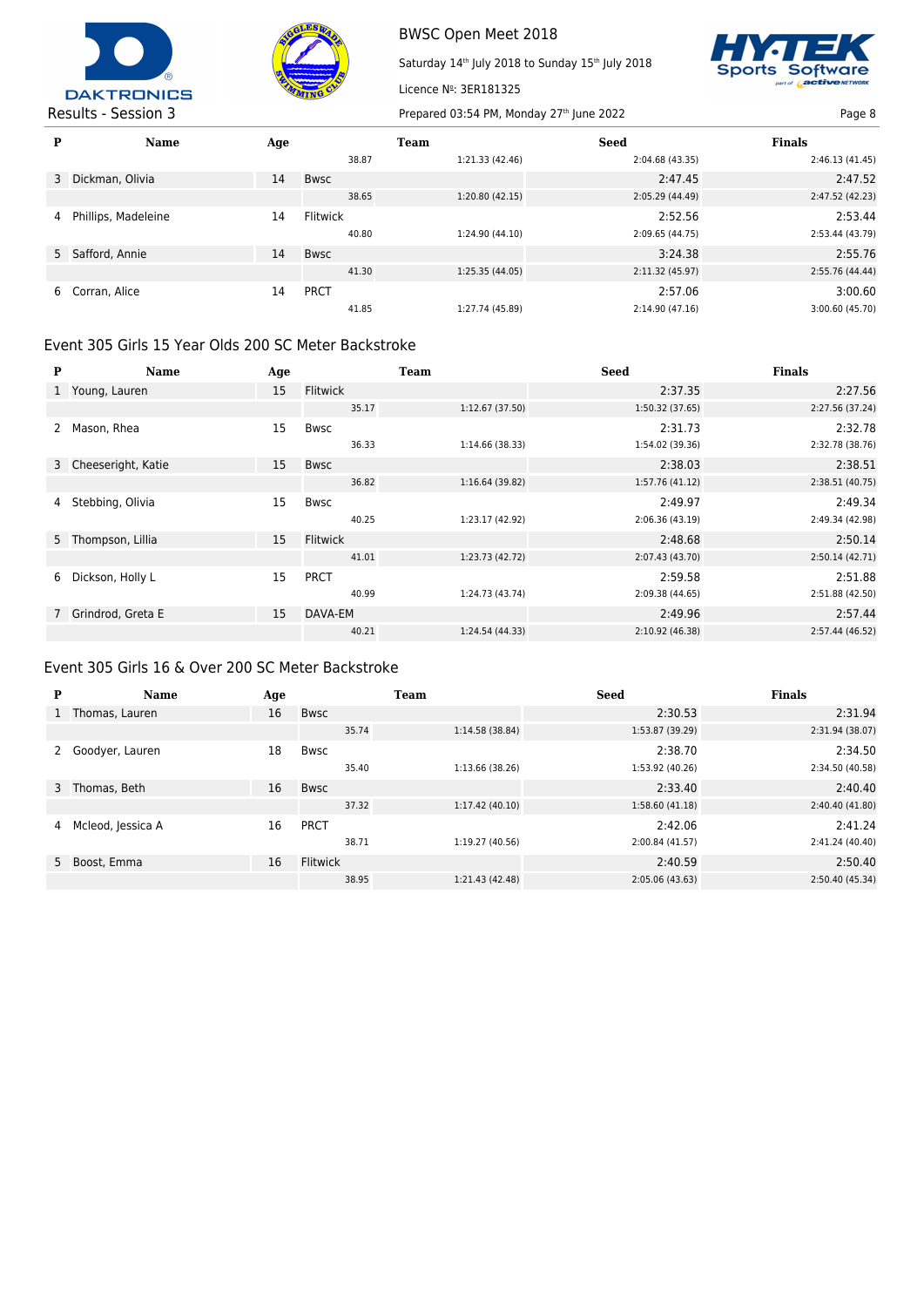



Saturday 14<sup>th</sup> July 2018 to Sunday 15<sup>th</sup> July 2018



Results - Session 3 Prepared 03:54 PM, Monday 27<sup>th</sup> June 2022 Page 9

# Event 306 Boys 10 Year Olds 50 SC Meter Freestyle

|   | Name            | Age | Team            | <b>Seed</b> | <b>Finals</b> |
|---|-----------------|-----|-----------------|-------------|---------------|
|   | Close, Ryan     | 10  | <b>Bwsc</b>     | 36.40       | 35.55         |
|   | Hussain, Adam A | 10  | <b>PRCT</b>     | 40.22       | 38.58         |
|   | Sherwani, Oscar | 10  | <b>Flitwick</b> | <b>NT</b>   | 42.48         |
| 4 | Baber, Joseph   | 10  | <b>Flitwick</b> | 50.47       | 49.30         |

Licence Nº: 3ER181325

## Event 306 Boys 11 Year Olds 50 SC Meter Freestyle

| P | <b>Name</b>          | Age | Team            | <b>Seed</b> | <b>Finals</b> |
|---|----------------------|-----|-----------------|-------------|---------------|
|   | Cheeseright, Alex    | 11  | <b>Bwsc</b>     | 36.33       | 34.05         |
|   | Shaw, Harrison       | 11  | <b>Flitwick</b> | 37.60       | 36.35         |
| 3 | Robbins, George      | 11  | DAVA-EM         | 36.36       | 36.87         |
| 4 | Gnjatovic, Luka      | 11  | Bwsc            | 38.10       | 38.94         |
| 5 | Smeaton, Kye L       | 11  | <b>PRCT</b>     | 52.75       | 41.01         |
| 6 | Vesztrocy, Joe       | 11  | <b>Flitwick</b> | 38.12       | 41.65         |
|   | Clarke, Piers        | 11  | <b>Flitwick</b> | 53.31       | 42.33         |
| 8 | Buckingham, Lawrence | 11  | <b>PRCT</b>     | 40.87       | 43.53         |
| 9 | Dickman, Alfie       | 11  | <b>Bwsc</b>     | 47.28       | 43.68         |

## Event 306 Boys 12 Year Olds 50 SC Meter Freestyle

| D     | <b>Name</b>    | Age | Team        | <b>Seed</b> | <b>Finals</b> |
|-------|----------------|-----|-------------|-------------|---------------|
|       | Close, Nathan  | 12  | <b>Bwsc</b> | 30.40       | 30.44         |
|       | Mayes, Harry   | 12  | <b>Bwsc</b> | 38.67       | 37.58         |
|       | Morrell, Jake  | 12  | <b>Bwsc</b> | 40.99       | 37.68         |
| 4     | Malone, Jack D | 12  | <b>PRCT</b> | 40.22       | 39.26         |
|       | Belcher, Guido | 12  | Flitwick    | 44.15       | 44.08         |
| $- -$ | Ramsey, Kees   | 12  | Flitwick    | 38.88       | <b>NS</b>     |

#### Event 306 Boys 13 Year Olds 50 SC Meter Freestyle

| P                        | <b>Name</b>                         | Age | <b>Team</b>     | <b>Seed</b> | <b>Finals</b> |
|--------------------------|-------------------------------------|-----|-----------------|-------------|---------------|
| 1                        | Snelson, Ruben                      | 13  | DAVA-EM         | 30.70       | 30.22         |
| 2                        | Natawidjaja, Matthew                | 13  | DAVA-EM         | 32.70       | 31.78         |
| 3                        | Hickmott, Jake                      | 13  | <b>Flitwick</b> | 32.80       | 31.90         |
| 4                        | Lonsdale, Isaac                     | 13  | Bwsc            | 32.28       | 32.42         |
| 5                        | Sweeney, Conor                      | 13  | <b>Flitwick</b> | 33.47       | 32.80         |
| 6                        | Lubello, Max                        | 13  | <b>SWNT</b>     | 34.60       | 33.95         |
|                          | Raynham, Max                        | 13  | Bwsc            | 33.76       | 34.35         |
| 8                        | Canham-painter, Jason               | 13  | <b>PRCT</b>     | 33.49       | 34.85         |
| 9                        | Moon, Felix                         | 13  | Flitwick        | 35.41       | 35.20         |
| 10                       | Hughes, Alec J                      | 13  | <b>PRCT</b>     | 37.42       | 36.47         |
| 11                       | Otah, Aaron H                       | 13  | <b>PRCT</b>     | <b>NT</b>   | 36.54         |
| $\overline{\phantom{a}}$ | Parmar, Prem                        | 13  | Flitwick        | 33.47       | DQ            |
|                          | 4.4 Starting before starting signal |     |                 |             |               |

## Event 306 Boys 14 Year Olds 50 SC Meter Freestyle

| D | Name             | Age | <b>Team</b>     | <b>Seed</b> | <b>Finals</b> |
|---|------------------|-----|-----------------|-------------|---------------|
|   | Watson, Tyler    | 14  | <b>Flitwick</b> | 27.90       | 28.07         |
|   | Blackman, Harry  | 14  | <b>Bwsc</b>     | 29.90       | 29.64         |
|   | Crowther, Oliver | 14  | <b>Bwsc</b>     | 29.70       | 30.23         |
|   | Brooker, Charlie | 14  | <b>Flitwick</b> | 32.55       | 31.38         |
|   | Holmes, Adam     | 14  | Flitwick        | 33.26       | 31.99         |

## Event 306 Boys 15 Year Olds 50 SC Meter Freestyle

|          | Name             | Age | <b>Team</b>     | Seed                | <b>Finals</b> |
|----------|------------------|-----|-----------------|---------------------|---------------|
|          | Moon, Isaac      | 15  | <b>Flitwick</b> | 28.65               | 28.65         |
| <u>_</u> | Cheeseright, Jon | 15  | Bwsc            | $21E^-$<br>، د. ۱ د | 32.19         |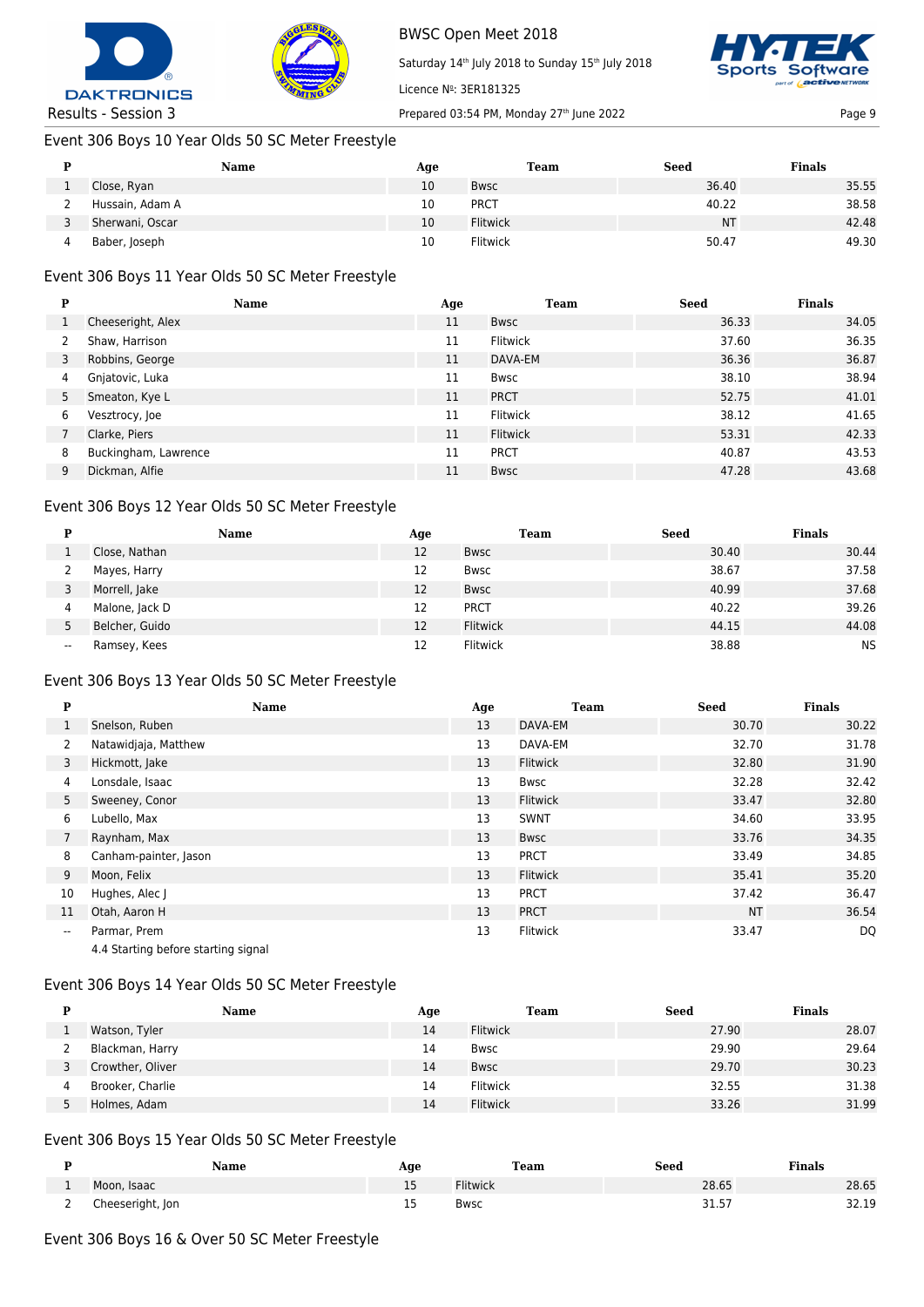



Saturday 14<sup>th</sup> July 2018 to Sunday 15<sup>th</sup> July 2018



Results - Session 3 Prepared 03:54 PM, Monday 27<sup>th</sup> June 2022 Page 10

| P | Name            | Age | Team            | <b>Seed</b> | <b>Finals</b> |
|---|-----------------|-----|-----------------|-------------|---------------|
|   | Rayner, Ben     | 16  | Flitwick        | 25.92       | 26.26         |
|   | Snelson, Skip   | 16  | DAVA-EM         | 27.30       | 26.99         |
| 3 | Rodgers, Connor | 16  | <b>PRCT</b>     | 27.02       | 27.29         |
| 4 | Graci, Raffaele | 17  | <b>PRCT</b>     | 26.17       | 27.51         |
| 5 | Shaw, Alistair  | 38  | Flitwick        | 27.58       | 28.15         |
| 6 | Mercer, Sam     | 16  | <b>Bwsc</b>     | 28.63       | 28.37         |
|   | Cummins, Philip | 17  | Flitwick        | 28.25       | 28.39         |
| 8 | Moore, James    | 29  | <b>Flitwick</b> | 28.41       | 28.64         |
| 9 | Hyde, Liam      | 17  | <b>Bwsc</b>     | <b>NT</b>   | 34.15         |

Licence Nº: 3ER181325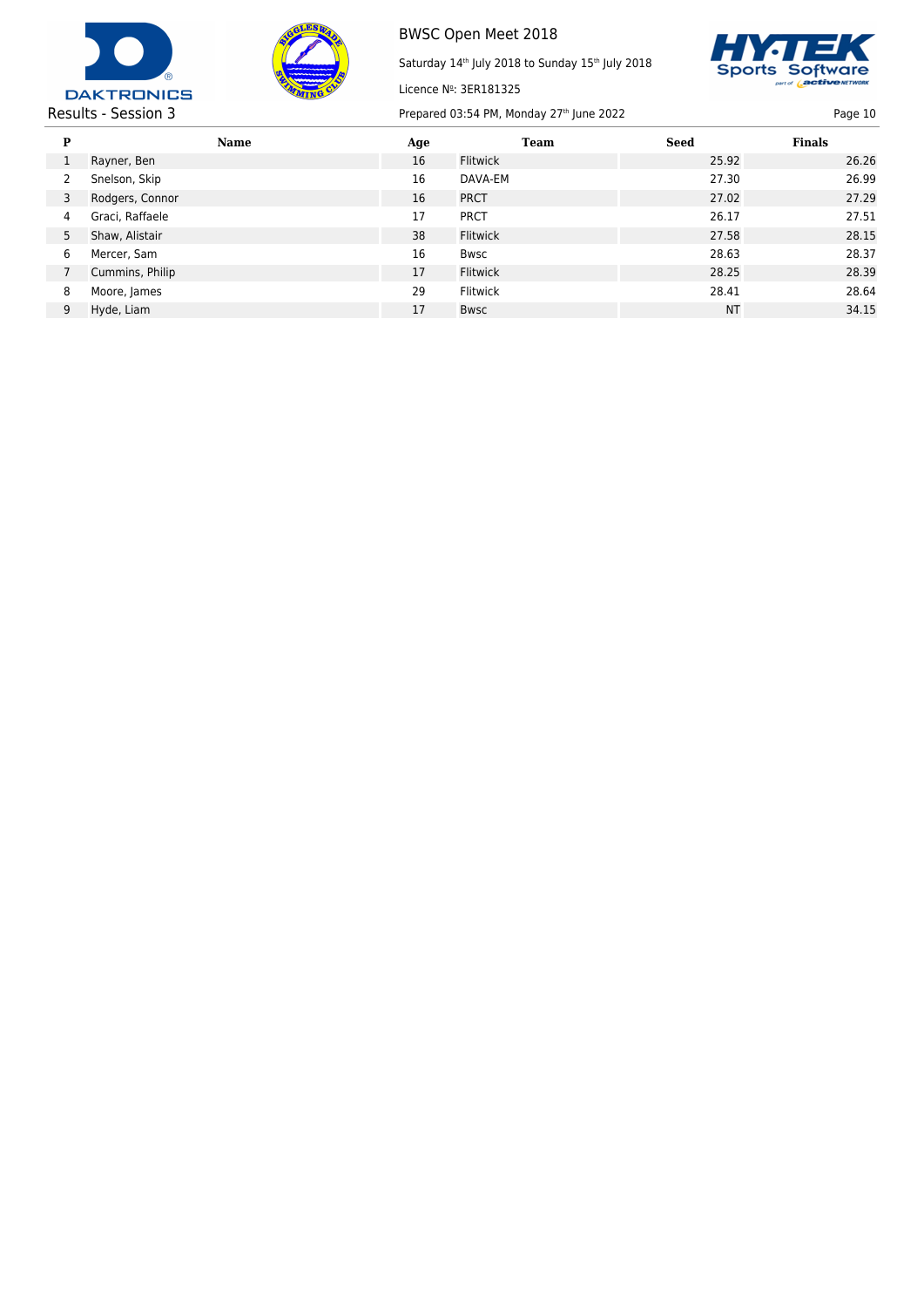



Saturday 14<sup>th</sup> July 2018 to Sunday 15<sup>th</sup> July 2018



## Event 307 Girls 10 Year Olds 200 SC Meter Butterfly

| Name              | Age |         | Team             | Seed             | Finals            |
|-------------------|-----|---------|------------------|------------------|-------------------|
| Grindrod, Grace M | 10  | DAVA-EM |                  | 4:46.39          | 3:57.31           |
|                   |     | 49.21   | 1:51.89(1:02.68) | 2:56.46(1:04.57) | 3:57.31 (1:00.85) |

Licence Nº: 3ER181325

#### Event 307 Girls 11 Year Olds 200 SC Meter Butterfly

| Name                    | Age |       | Team             | Seed             | <b>Finals</b>     |
|-------------------------|-----|-------|------------------|------------------|-------------------|
| 1 Brakenbury, Charlotte | ᆠ   | HITT  |                  | ΝT               | 4:11.08           |
|                         |     | 49.38 | 1:57.21(1:07.83) | 3:06.66(1:09.45) | 4:11.08 (1:04.42) |

#### Event 307 Girls 12 Year Olds 200 SC Meter Butterfly

| Р | Name                 | Age |                 | <b>Team</b>     | <b>Seed</b>     | <b>Finals</b>   |
|---|----------------------|-----|-----------------|-----------------|-----------------|-----------------|
|   | Baber, Francesca     | 12  | <b>Flitwick</b> |                 | 2:41.11         | 2:37.42         |
|   |                      |     | 34.57           | 1:14.88(40.31)  | 1:56.52(41.64)  | 2:37.42 (40.90) |
|   | Sharp, Izzy          | 12  | DAVA-EM         |                 | 2:48.00         | 2:48.22         |
|   |                      |     | 36.94           | 1:20.31(43.37)  | 2:04.51 (44.20) | 2:48.22 (43.71) |
|   | 3 Buckingham, Lucy A | 12  | <b>PRCT</b>     |                 | <b>NT</b>       | 3:07.83         |
|   |                      |     | 38.25           | 1:25.56 (47.31) | 2:16.45(50.89)  | 3:07.83 (51.38) |
| 4 | Davies, Hannah K     | 12  | DAVA-EM         |                 | 3:29.62         | 3:16.45         |
|   |                      |     | 40.79           | 1:31.63 (50.84) | 2:24.41 (52.78) | 3:16.45(52.04)  |

## Event 307 Girls 13 Year Olds 200 SC Meter Butterfly

| Name           | Age |                 | Team            | Seed              | <b>Finals</b>   |
|----------------|-----|-----------------|-----------------|-------------------|-----------------|
| Fowler, Sophie | --  | <b>Flitwick</b> |                 | 2:54.12           | 3:02.37         |
|                |     | 40.29           | 1:27.28 (46.99) | 2:15.48 (48.20)   | 3:02.37 (46.89) |
| Ryall, Shannon | --  | <b>Flitwick</b> |                 | 3:52.43           | 3:44.48         |
|                |     | 45.00           | 1:43.88 (58.88) | 2:45.39 (1:01.51) | 3:44.48 (59.09) |

#### Event 307 Girls 14 Year Olds 200 SC Meter Butterfly

| Name            | Age |                 | Team            | Seed            | <b>Finals</b>   |
|-----------------|-----|-----------------|-----------------|-----------------|-----------------|
| Hart, Victoria  | 14  | Crusaders       |                 | 2:48.90         | 2:47.63         |
|                 |     | 37.46           | 1:20.76 (43.30) | 2:04.88 (44.12) | 2:47.63(42.75)  |
| Schofield, Emma | 14  | <b>Flitwick</b> |                 | 3:04.05         | 3:02.73         |
|                 |     | 40.99           | 1:28.15(47.16)  | 2:16.16(48.01)  | 3:02.73 (46.57) |

#### Event 307 Girls 15 Year Olds 200 SC Meter Butterfly

| Name              | Age |                 | Team            | <b>Seed</b>     | <b>Finals</b>   |
|-------------------|-----|-----------------|-----------------|-----------------|-----------------|
| Fowler, Olivia    |     | <b>Flitwick</b> |                 | 2:50.17         | 2:56.88         |
|                   |     | 39.16           | 1:24.73 (45.57) | 2:10.97 (46.24) | 2:56.88(45.91)  |
| Grindrod, Greta E | 15  | DAVA-EM         |                 | 3:20.08         | 3:23.94         |
|                   |     | 41.00           | 1:32.29 (51.29) | 2:28.50 (56.21) | 3:23.94 (55.44) |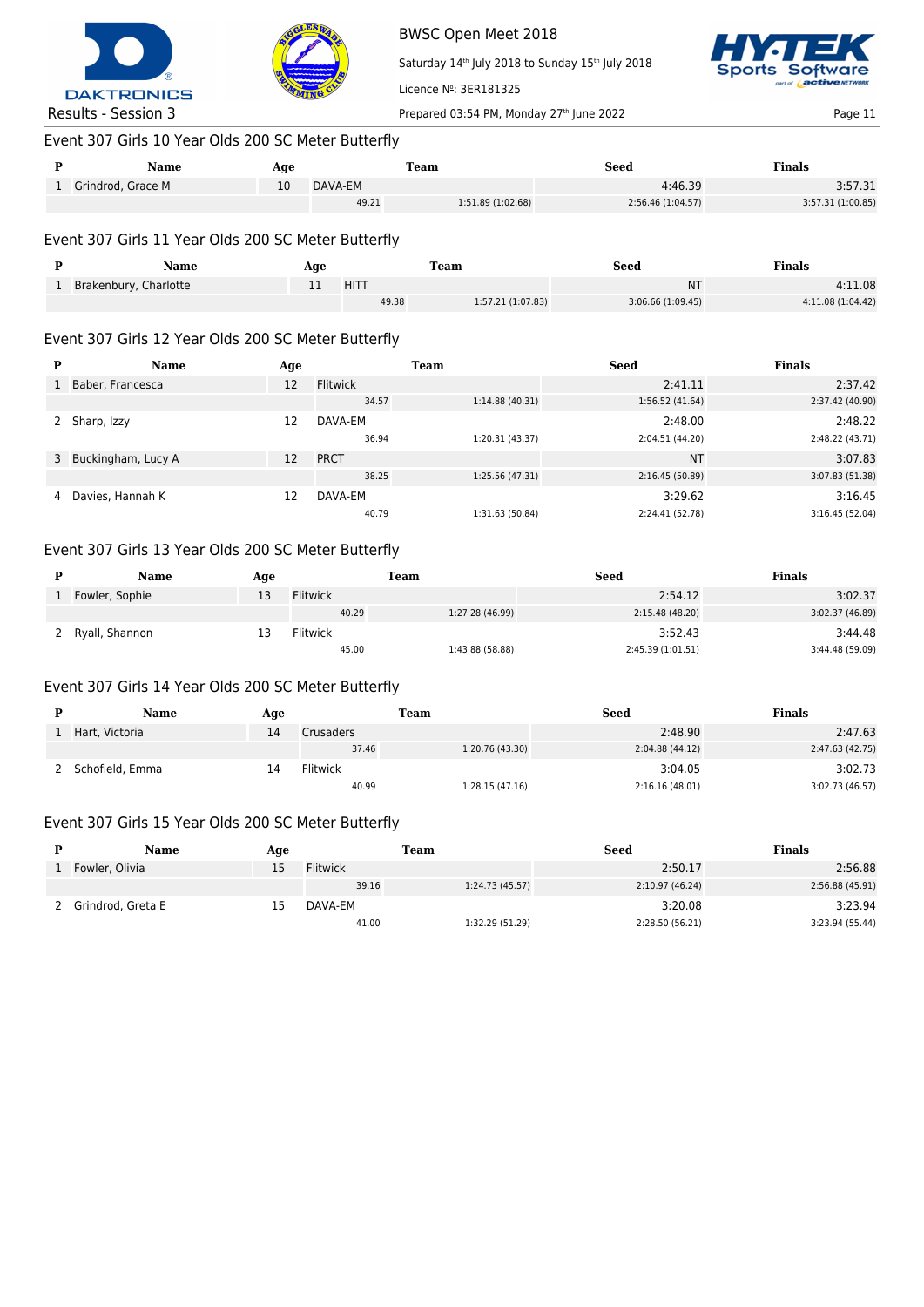



Saturday 14<sup>th</sup> July 2018 to Sunday 15<sup>th</sup> July 2018



Results - Session 3 Prepared 03:54 PM, Monday 27<sup>th</sup> June 2022 Page 12

## Event 308 Boys 10 Year Olds 100 SC Meter Backstroke

| Name            | Age | Team            | <b>Seed</b> | <b>Finals</b>   |
|-----------------|-----|-----------------|-------------|-----------------|
| Carter, Daniel  | 10  | <b>Flitwick</b> | <b>NT</b>   | 1:41.87         |
|                 |     |                 | 50.33       | 1:41.87 (51.54) |
| Sherwani, Oscar | 10  | <b>Flitwick</b> | ΝT          | 1:49.33         |
|                 |     |                 | 53.75       | 1:49.33 (55.58) |

Licence Nº: 3ER181325

## Event 308 Boys 11 Year Olds 100 SC Meter Backstroke

| P | Name              | Age | <b>Team</b>     | <b>Seed</b> | <b>Finals</b>   |
|---|-------------------|-----|-----------------|-------------|-----------------|
| 1 | Cheeseright, Alex | 11  | <b>Bwsc</b>     | 1:28.67     | 1:28.14         |
|   |                   |     |                 | 42.55       | 1:28.14 (45.59) |
| 2 | Shaw, Harrison    | 11  | Flitwick        | 1:40.69     | 1:35.70         |
| 3 | Robbins, George   | 11  | DAVA-EM         | 1:40.23     | 1:37.69         |
|   |                   |     |                 | 47.52       | 1:37.69(50.17)  |
| 4 | Vesztrocy, Joe    | 11  | Flitwick        | 1:51.65     | 1:39.93         |
|   |                   |     |                 | 49.57       | 1:39.93 (50.36) |
|   | 5 Clarke, Piers   | 11  | <b>Flitwick</b> | 2:05.31     | 1:44.01         |
|   |                   |     |                 | 51.23       | 1:44.01 (52.78) |

#### Event 308 Boys 12 Year Olds 100 SC Meter Backstroke

| D     | <b>Name</b>       | Age | <b>Team</b> | <b>Seed</b> | <b>Finals</b>  |
|-------|-------------------|-----|-------------|-------------|----------------|
|       | Close, Nathan     | 12  | <b>Bwsc</b> | 1:14.50     | 1:15.26        |
|       |                   |     |             | 37.72       | 1:15.26(37.54) |
|       | MacDonald, Jack H | 12  | <b>PRCT</b> | 1:18.75     | 1:18.63        |
|       |                   |     |             | 38.43       | 1:18.63(40.20) |
|       | Murfitt, William  | 12  | <b>Bwsc</b> | 1:33.56     | 1:31.72        |
| $- -$ | Ramsey, Kees      | 12  | Flitwick    | 1:41.14     | <b>NS</b>      |

#### Event 308 Boys 13 Year Olds 100 SC Meter Backstroke

| $\mathbf{P}$   | Name            | Age | <b>Team</b> | <b>Seed</b> | <b>Finals</b>   |
|----------------|-----------------|-----|-------------|-------------|-----------------|
|                | Snelson, Ruben  | 13  | DAVA-EM     | 1:19.38     | 1:18.63         |
|                |                 |     |             | 38.24       | 1:18.63(40.39)  |
| 2              | Hickmott, Jake  | 13  | Flitwick    | 1:19.99     | 1:20.29         |
|                |                 |     |             | 38.77       | 1:20.29 (41.52) |
| 3              | Lonsdale, Isaac | 13  | <b>Bwsc</b> | 1:32.86     | 1:24.32         |
|                |                 |     |             | 42.45       | 1:24.32 (41.87) |
| 4              | Martin, Oskar   | 13  | Flitwick    | <b>NT</b>   | 1:30.59         |
|                |                 |     |             | 43.31       | 1:30.59 (47.28) |
| 5 <sup>1</sup> | Lubello, Max    | 13  | <b>SWNT</b> | 1:41.30     | 1:30.94         |
| 6              | Moon, Felix     | 13  | Flitwick    | 1:35.72     | 1:31.51         |
|                |                 |     |             | 45.19       | 1:31.51(46.32)  |
| $7^{\circ}$    | Parmar, Prem    | 13  | Flitwick    | 1:50.69     | 1:33.10         |
| 8              | Hughes, Alec J  | 13  | <b>PRCT</b> | 1:36.96     | 1:34.63         |
| 9              | Martindale, Ben | 13  | DAVA-EM     | 1:30.23     | 1:36.61         |
|                |                 |     |             | 47.74       | 1:36.61(48.87)  |

## Event 308 Boys 14 Year Olds 100 SC Meter Backstroke

| Name         | Age | <b>Team</b>     | <b>Seed</b> | <b>Finals</b>  |
|--------------|-----|-----------------|-------------|----------------|
| Holmes, Adam |     | <b>Flitwick</b> | 1:20.47     | 1:16.74        |
|              |     |                 | 38.13       | 1:16.74(38.61) |

## Event 308 Boys 15 Year Olds 100 SC Meter Backstroke

| P | <b>Name</b>       | Age | <b>Team</b>     | <b>Seed</b> | <b>Finals</b>   |
|---|-------------------|-----|-----------------|-------------|-----------------|
|   | Gore, Jude        | 15  | Crusaders       | 1:10.87     | 1:09.46         |
|   |                   |     |                 | 33.12       | 1:09.46 (36.34) |
| 2 | McFarland, Edward | 15  | Flitwick        | 1:11.60     | 1:12.38         |
|   |                   |     |                 | 34.22       | 1:12.38(38.16)  |
| 3 | Moon, Isaac       | 15  | <b>Flitwick</b> | 1:13.08     | 1:14.45         |
|   |                   |     |                 | 35.59       | 1:14.45(38.86)  |
| 4 | Cheeseright, Jon  | 15  | Bwsc            | 1:25.39     | 1:22.67         |